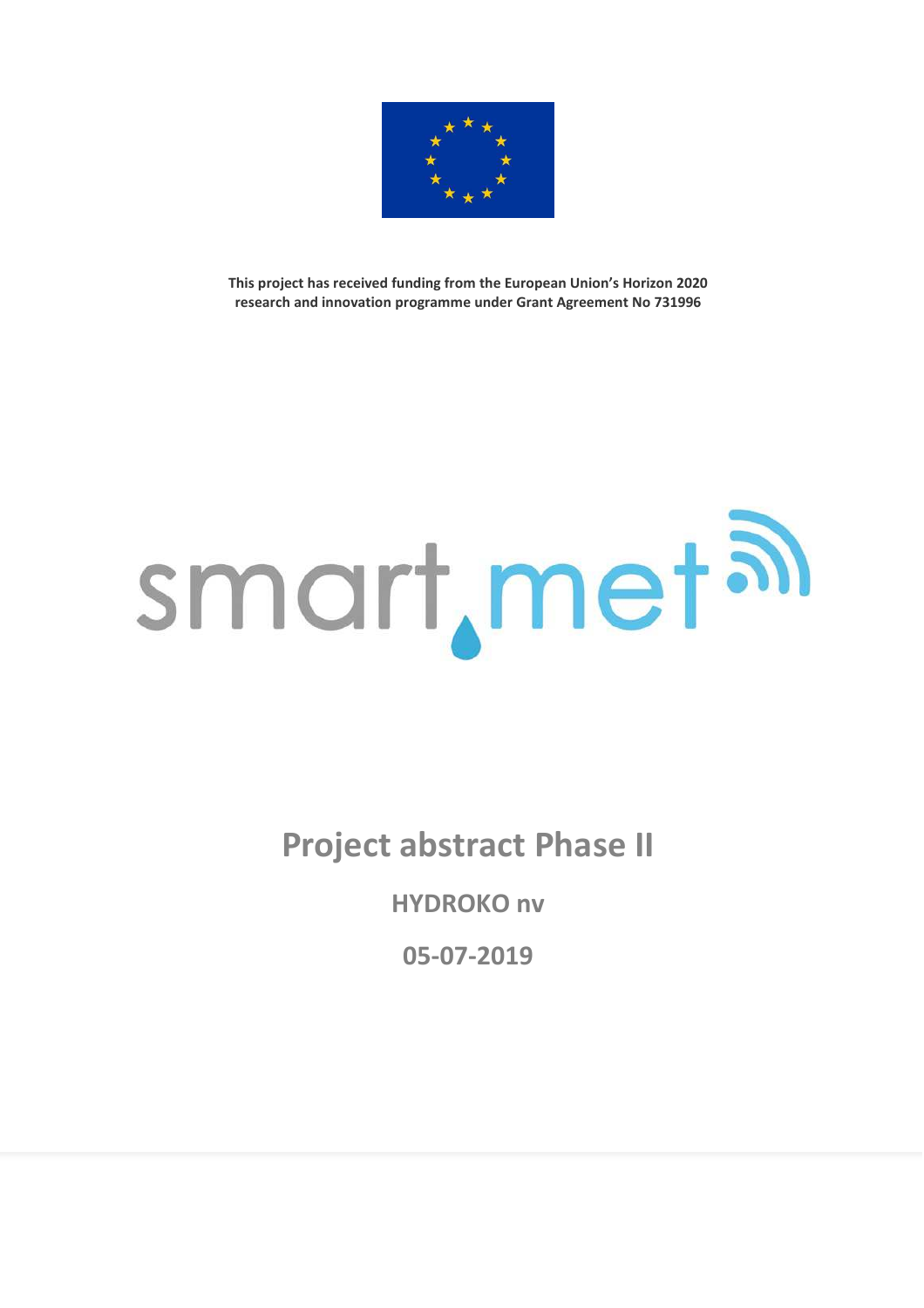

| <b>Contactor Details</b>                                                             | Type/ size of<br>legal entity | Place of performance of<br>contract activities                                                                                                                                                                                    | <b>Logo</b> |
|--------------------------------------------------------------------------------------|-------------------------------|-----------------------------------------------------------------------------------------------------------------------------------------------------------------------------------------------------------------------------------|-------------|
| Main contractor<br>Hydroko nv<br>Oudemansstraat 14;<br>Kapelle-op-den-Bos            | <b>SME</b>                    | % of contract value allocated to<br>main contractor:<br>86.7%<br>% of activities for the contract<br>performed by the main contractor<br>in EU Member States or countries<br>associated with Horizon 2020:<br>100 %               | hydroko     |
| Other consortium<br>$member(s)$ (if<br>applicable)<br><b>NONE</b>                    |                               | % of contract value allocated to<br>contractor [-]:<br>$[]$ %<br>% of activities for the contract<br>performed by contractor [-] in EU<br><b>Member States or countries</b><br>associated with Horizon 2020:<br>$\left[\right]$ % |             |
| Subcontractors (if<br>applicable)<br>Cmas-System Consultants,<br>Ida Lisbon Portugal | <b>SME</b>                    | % of contract value allocated to<br>subcontractor $[14,3\%]$ :<br>% of activities for the contract<br>performed by subcontractor [-] in<br><b>EU Member States or countries</b><br>associated with Horizon 2020:<br>100 %         |             |